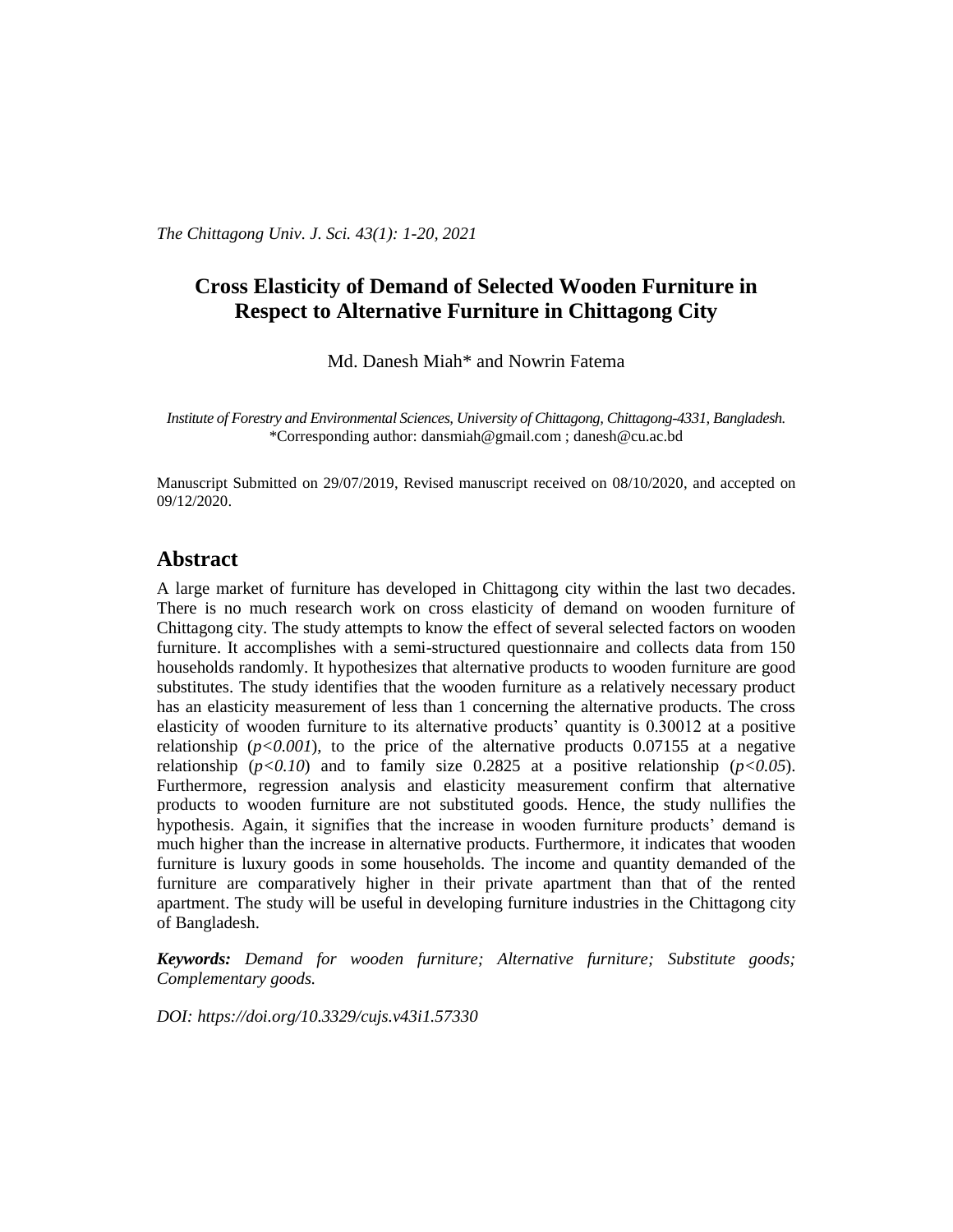গত দুই দশকে চউগ্রাম শহরে আসবাবপত্রের বড় বাজার তৈরী হয়েছে। কাঠের আসবাবপত্রের চাহিদার আড়াআড়ি ছিতিষ্থাপকতা নিয়ে চউগ্ৰাম শহরে কোন গবেষণা নেই। এই গবেষণা কাঠের আসবাবপত্রে কিছু নিৰ্বাচিত প্ৰভাবক কোন প্ৰভাব ফেলে কিনা, তা জানার চেষ্টা করে। দৈব-চয়ন পদ্ধতিতে নিৰ্বাচিত ১৫০ টি গহম্ভালী থেকে অৰ্ধ-কাঠামোগত প্ৰশ্নমালার মাধ্যমে উপাত্ত সংগ্ৰহ করা হয়। এই গবেষণা শুরুতে অনুমান করে যে, অকাষ্ঠল আসবাবপত্ৰগুলো কাঠের আসবাবপত্রের ভাল বিকল্প হিসেবে কাজ করে। গবেষণায় পাওয়া যায়, বিকল্প আসবাবের সাপেক্ষে কাঠের আসবাবের চাহিদার আড়াআড়ি ছিতিন্থাপকতা ১ এর থেকে কম। এটি বিকল্প আসবাবের পরিমাণের ক্ষেত্রে ০.৩০০১২ ধনাত্মক সম্পর্ক  $(p<$ ০.০০১); বিকল্প আসবাবের দামের ক্ষেত্রে ০.০৭১৫৫ ঋণাত্মক সম্পর্ক ( $p<$ ০.১০); পরিবারের আকারের ক্ষেত্রে ০.২৮২৫ ধনাত্মক সম্পর্ক ( $p<$ ০.০৫) পাওয়া গেছে। রিগ্রেষণ এনালাইসিস এবং ষ্টিতিষ্টাপকতা পরিমাপের মাধ্যমে এটি নিশ্চিত করা গেছে যে, অকাষ্ঠল আসবাব কাঠের আসবাবের কোন বিকল্প নয়। তাই এই গবেষণা পর্ব-অনুমিত ধারণা বাতিল করে। এই গবেষণা আরো নিশ্চিত করে যে, কাঠের আসবাবের চাহিদার বৃদ্ধি বিকল্প আসবাবের চাহিদা বদ্ধির তুলনায় বেশী। অধিকন্তু, এই গবেষণা এটাও নিশ্চিত করে যে, কাঠের আসবাব কিছু কিছু গৃহষ্থালীর ক্ষেত্রে বিলাসিতা দ্রব্য হিসেবে পরিগণিত। নিজম্ব বাসাবাড়ীতে পারিবারিক আয় ও আসবাবের সংখ্যাগত চাহিদা ভাড়া বাসার তুলনায় কেশী। এই গবেষণাটি চউগ্রাম শহরে আসবাবপত্র কারখানার উন্নয়নের জন্য কাজ করবে।

# **1. Introduction**

Bangladesh is a densely populated country having 1252 people per  $km^2$  [1]. The per capita natural resource of its forest is alarmingly declining with the increase of the country's population [2]. As the tree grows slowly compared to the rise in the human population, there is a danger that the demand for wood is exceeding the supply [3]. Bangladesh is a country of limited forest resources to meet up its increasing demand. Furniture manufacture, construction, and decoration mainly use timber. While the production of furniture in many other countries uses several alternative materials to wood, the rural and urban areas in Bangladesh mostly use wood [4]. Due to the high demand for various timber products, the furniture industries are flourishing day by day. To serve the demand for wood for making furniture, Bangladesh mainly imports wood (logs) from Russian Federation, China, Indonesia, Australia, India, Cameron, Myanmar, Malaysia, and other countries [5]. There are no reliable statistics about the furniture industries in the country. However, nowadays, the substitute for wooden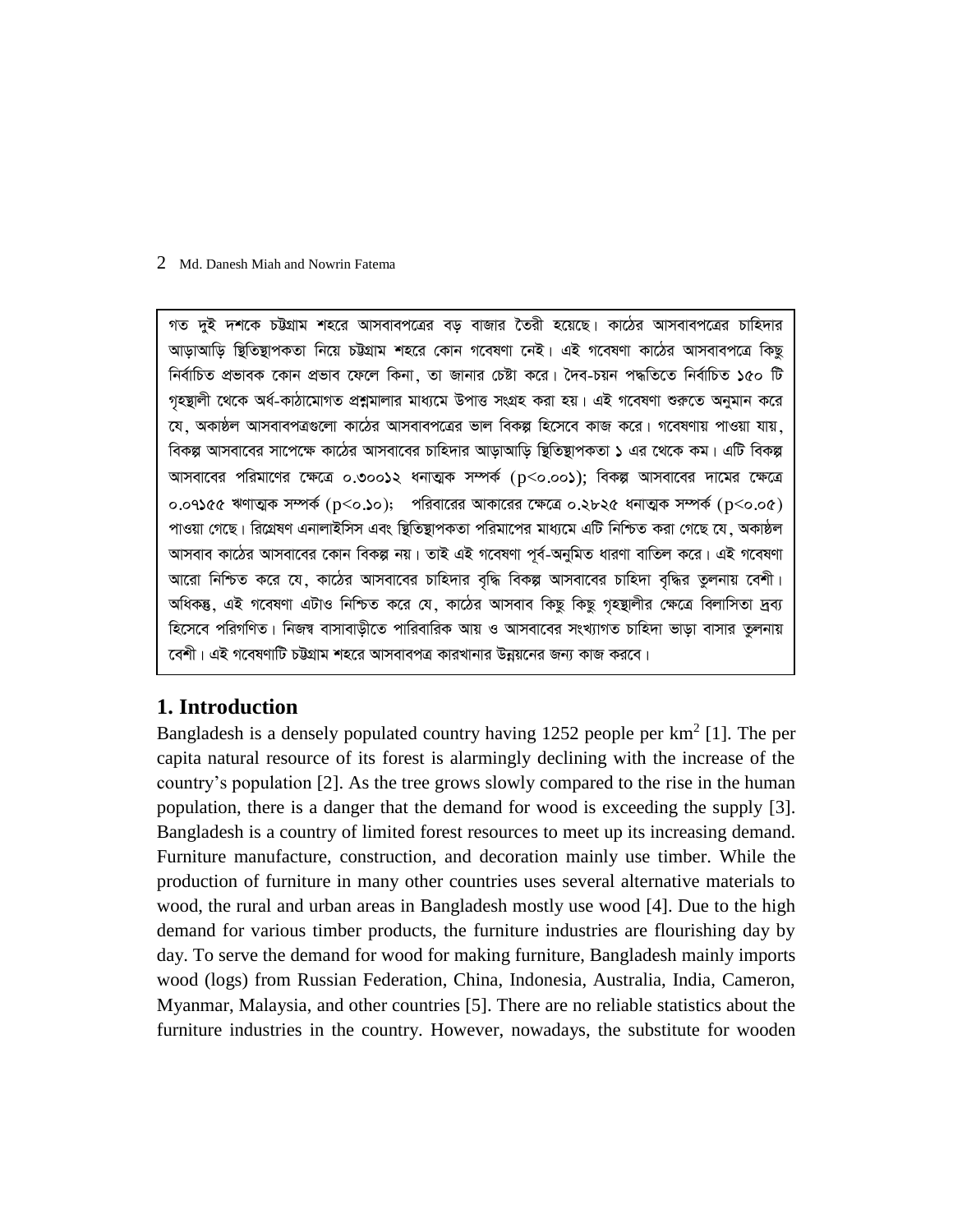furniture is available. The substitute products are of processed wood, melamine board, Medium Density Fiber Board (MDF), particleboard and steel.

In Bangladesh, where a high population increases the demand for scarce forest resources, especially wood, change of wood-use trend or household furniture over a few decades can play a decisive role in the field of wood utilization presently available locally. In economics, the cross-price elasticity of demand shows a response of the quantity demanded of a product to a price-change in the relevant products [6, 7]. It shows relevance to the introduction of substitutes of the wooden furniture in the market.

A large market of furniture has developed in Chittagong city within the last two decades [8]. However, there was no systematic study, so far, on the profitability, sustainability, and development of timber-based furniture industries. It is essential to access the current market situation and marketing system for its strengths and weakness and possible opportunity and threats. There was no accurate statistical data on cross elasticity measurement of the wooden furniture market in Chittagong. The economist can understand the realistic scenario of using wooden furniture and its substitutes or complements. So, understanding the effect of the use of substitute products on wooden furniture is crucial. The economic traits of wood products in tropical deforestation in Malawi [9], the markets and market failure regarding tropical deforestation [10], the determination of the close causes and inherent impulsive forces behind tropical deforestation [11], the effectiveness of marketbased conservation in the tropics in Ecuador and Bolivia [12], and the global competitiveness of the Chinese wooden furniture industry [13] discuss on the contribution of wooden furniture and market-based wood economy to the deforestation in many developing countries. However, there is a dearth of knowledge of whether the use of a substitute product is increasing or decreasing the use of wooden furniture. The study hypothesizes that alternative furniture made of raw materials rather than wood is a good substitute for the wooden furniture in Chittagong city. The research, on this hypothesis, undertakes its attempts to fulfill the following objectives: to know the demand for wooden furniture; to know the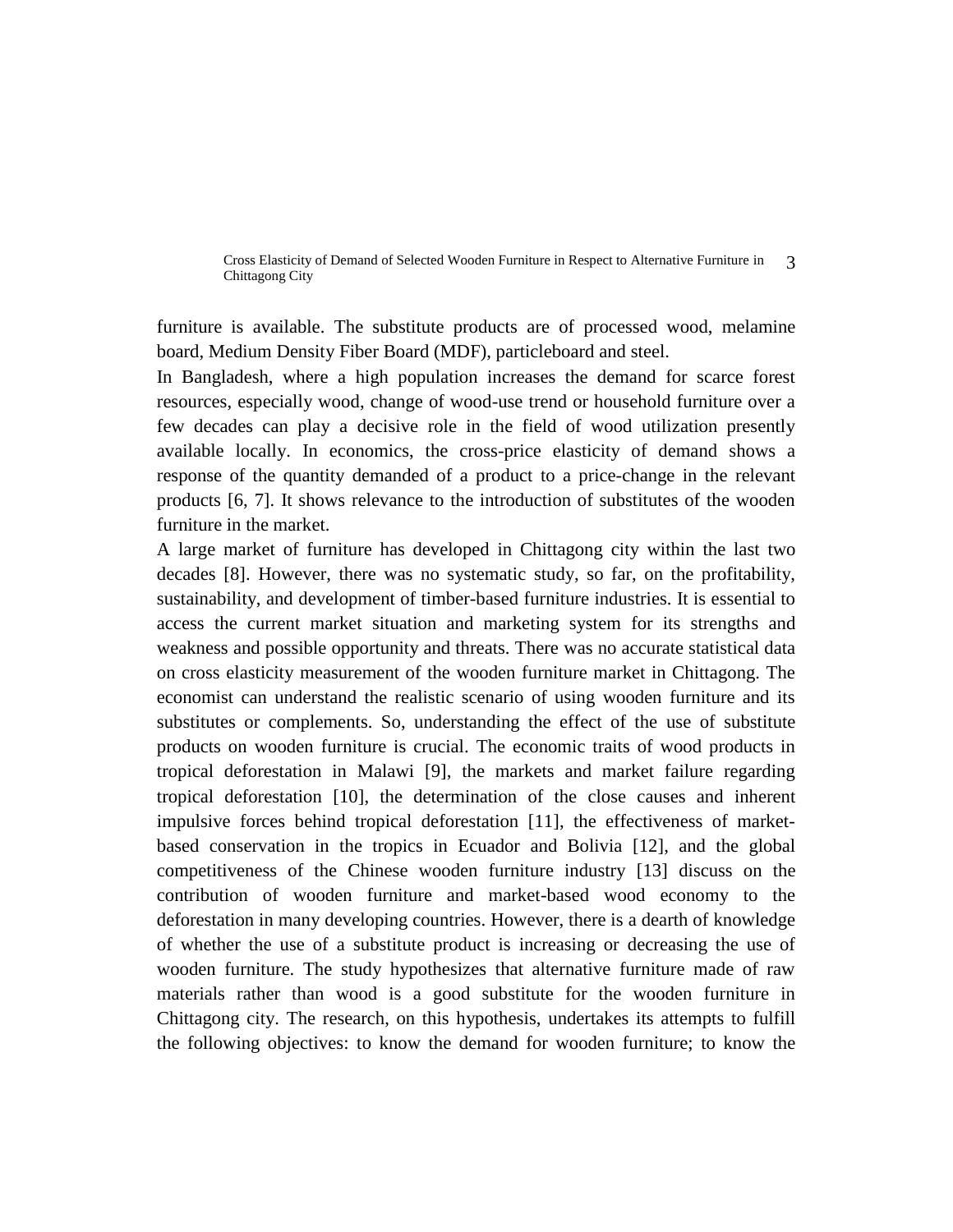demand for alternative furniture to wood; to know the cross elasticity of demand of wooden furniture to the other alternative furniture.

# **2. Materials and Methods**

The research bases on primary information collected through direct observation and semi-structured questionnaires for a household in Chittagong city. The following methods have been followed to accomplish this research.

## **2.1 Selection of the study area**

The study selected Chittagong city as a study area purposively because of the heavy dependence of the city dwellers on the furniture. The Chittagong city divides into several wards and *Mahallas<sup>1</sup>* , under the jurisdiction of Chittagong City Corporation (Figure 1). Most of the furniture making industries of Chittagong city area has developed at the fore entry point of the city; they are Chittagong-Rangamati road, Chittagong-Cox's Bazar road, Chittagong–Dhaka road, and Bridgeghata water (Firingibazar).

## **2.2 Description of the study area**

 $\overline{a}$ 

The Chittagong city lies in the second-largest position among the cities of Bangladesh. As per the scale of the commercial activities of the cities in Bangladesh, the Chittagong city has got the favored status of the commercial capital of Bangladesh. Anowara and Patiya Upazila on the south, Patiya and Boalkhali Upazila on the east, Hathazari and Sitakunda Upazila on the north, and the Bay of Bengal on the west surround this city. The Chittagong city lies in the southeast part of Bangladesh between 22°14' and 22°30' north latitudes and between 91°45' and 91°53' east longitude. The area of Chittagong Metropolitan city is  $145 \text{ km}^2$  [14].

The total population of Chittagong city is 25,92,439 having male 13,62,852 and female 12,24,587 with a population density 16513 per km² in the total number of households 5,58,097 [14]. The average household size is 4.6, and the annual growth

<sup>1</sup> *Mahalla* is the smallest unit of the city corporation in Bangladesh. Several *Mahallas* compose of ward.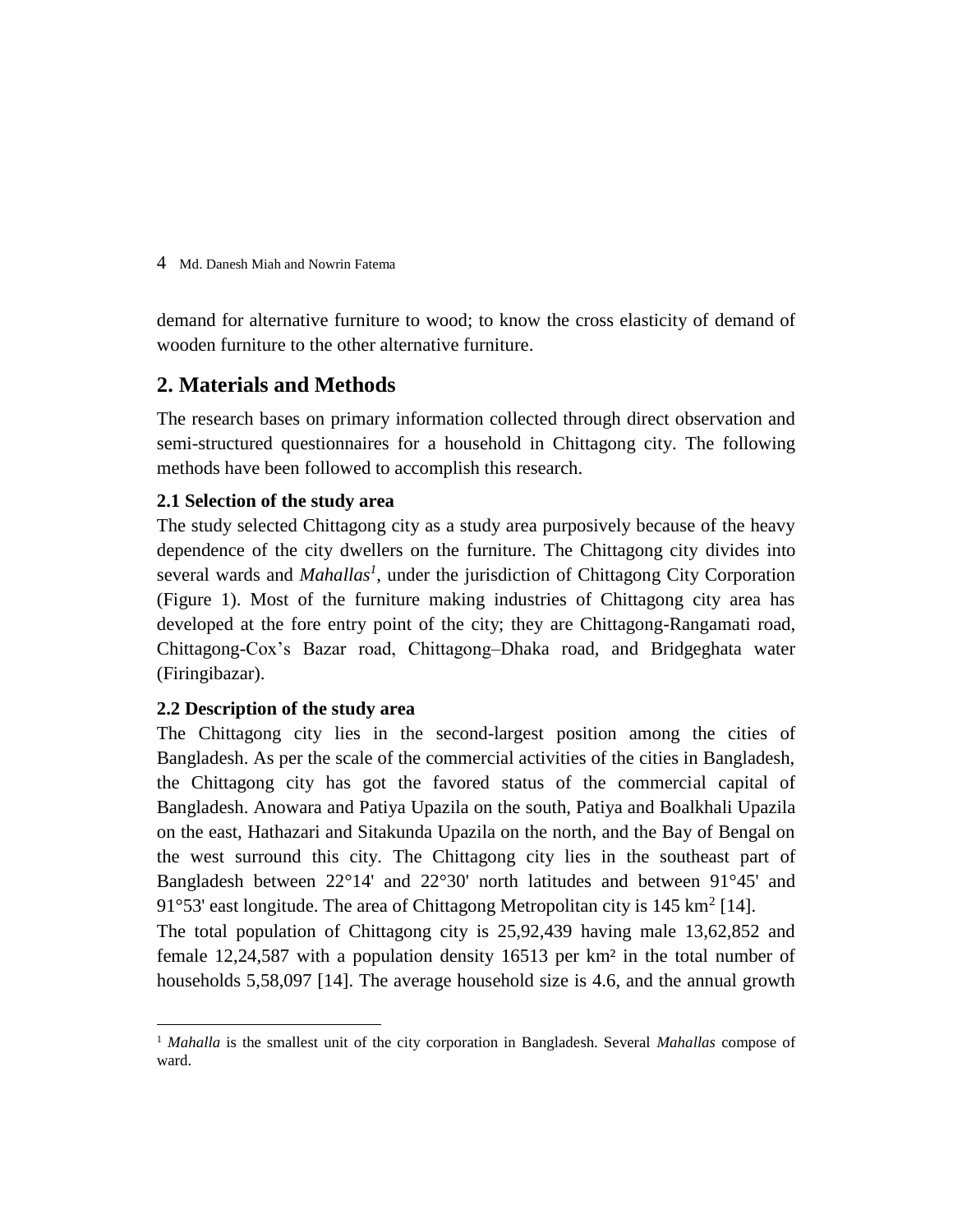rate of the population is 2.62. The literacy rate of the people of Chittagong city is 69%. The contribution of Chittagong city to the national economy is much higher than other cities because of the presence of the Chittagong port, diversified economic activities, natural beauties, industrial activities, and its relevant geographical location factor. In Chittagong, the major economic settlements are Chittagong port, lots of garments industries, a huge number of medium and heavy industries, and natural beauties such as Potenga sea beach, Foy's Lake, Karnaphuly river bank, Batali hill. The industrial belt is in Fouzdarhat, Baizid Bostami, Kalurghat industrial, and Potenga industrial area. Natural beauties are playing a vital role in the development of the tourism industry in Chittagong. It was upgraded as a municipal city in 1863, and was upgraded to a municipal corporation in 1982 and finally to a city corporation in 1989. There are 41 wards (administrative areas) in Chittagong city. In Chittagong city, the mean annual rainfall is 3058 mm, with a mean annual temperature of 29.53°C, having a mean annual relative humidity of 78% [14].

#### **2.3 Selection of the households and the respondent**

The demand for the furniture only considers the furniture used by the households in Chittagong city. The study selected 150 households randomly so that the survey covered all the 41 wards. It was the concern of the survey to cover both own and rented households to cross-check the consumption of the selected furniture. From each of the surveyed household family sizes, income per month, quantity, and price of the furniture purchased for the last ten years. All the names and locations of the households are listed by asking the interview of the owners. The selected furniture were Chair, Reading Table, Dining Table, Dressing Table, and *Alna<sup>2</sup>* . They are common and available furniture in every household in Bangladesh. The size of the furniture is standard as per the perception of the households and the furniture-sellers.

#### **2.4 Data collection**

 $\overline{a}$ 

The study directly collected data about the type of household, income per month, family members, the primary raw materials of used furniture (Chair, Reading Table,

<sup>&</sup>lt;sup>2</sup> *Alna* is furniture which is used for hanging clothes.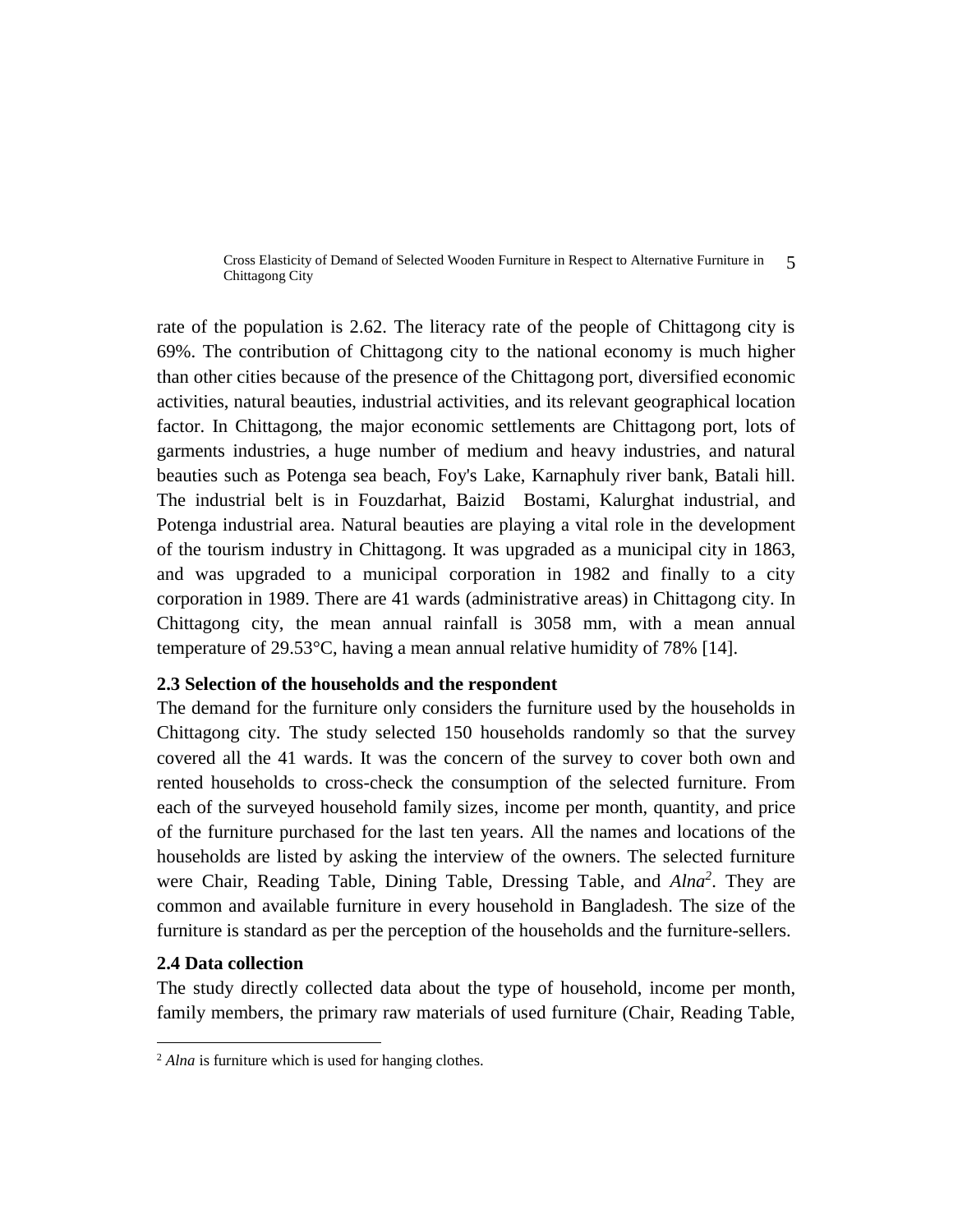Dressing Table, Dining Table, and *Alna*) by personal contact. Data on different aspects were calculated for each and presented in tabular form.

### **2.5 Data processing and analysis**

The study used MS Excel, SPSS, and language R [15] for analyzing the data. To find out the cross elasticity of the wooden furniture to other alternative furniture, the study applied the following model.

The model:

An exponential regression model can be expressed as Gujarati *et al*. [16] and cited by Rahman [17];

Yi =β0X<sup>i</sup> ßi e εi ----------------------------------------------------(1)

It can reduce to

lnY<sup>i</sup> = α +β<sup>i</sup> ln X<sup>i</sup> +εi-----------------------------------------(2)

Here,  $Y_i$  is the quantity demanded of the wooden furniture,  $X_i$  is the factor affecting the demand of wooden furniture,  $\varepsilon_i$  is the error term with mean zero and constant variance, and  $\alpha = \ln \beta_0$  and  $\beta_i$  are the parameters. The differentiation of equation (2) can estimate the elasticity of demand for wooden furniture concerning the given factor,  $X_i$ .

 $\frac{\partial y i}{\partial x i} \cdot \frac{\text{Xi}}{\text{Yi}}$  $\frac{\Delta I}{\text{Yi}} = \beta_i$ 

Here,  $\beta_i$  means cross elasticity.

Linear regression analysis was done to determine the effect of several factors on the demand for wooden furniture. The descriptive analysis was done to classify the findings of different parameters by the ownership pattern of the households. The study compared the private and rented households groups by using the column comparison test. For each significant pair, the key of the smaller category appears under the category with a larger mean. Tests adjust for all pairwise comparisons within a row of each innermost suitable using the Bonferroni correction.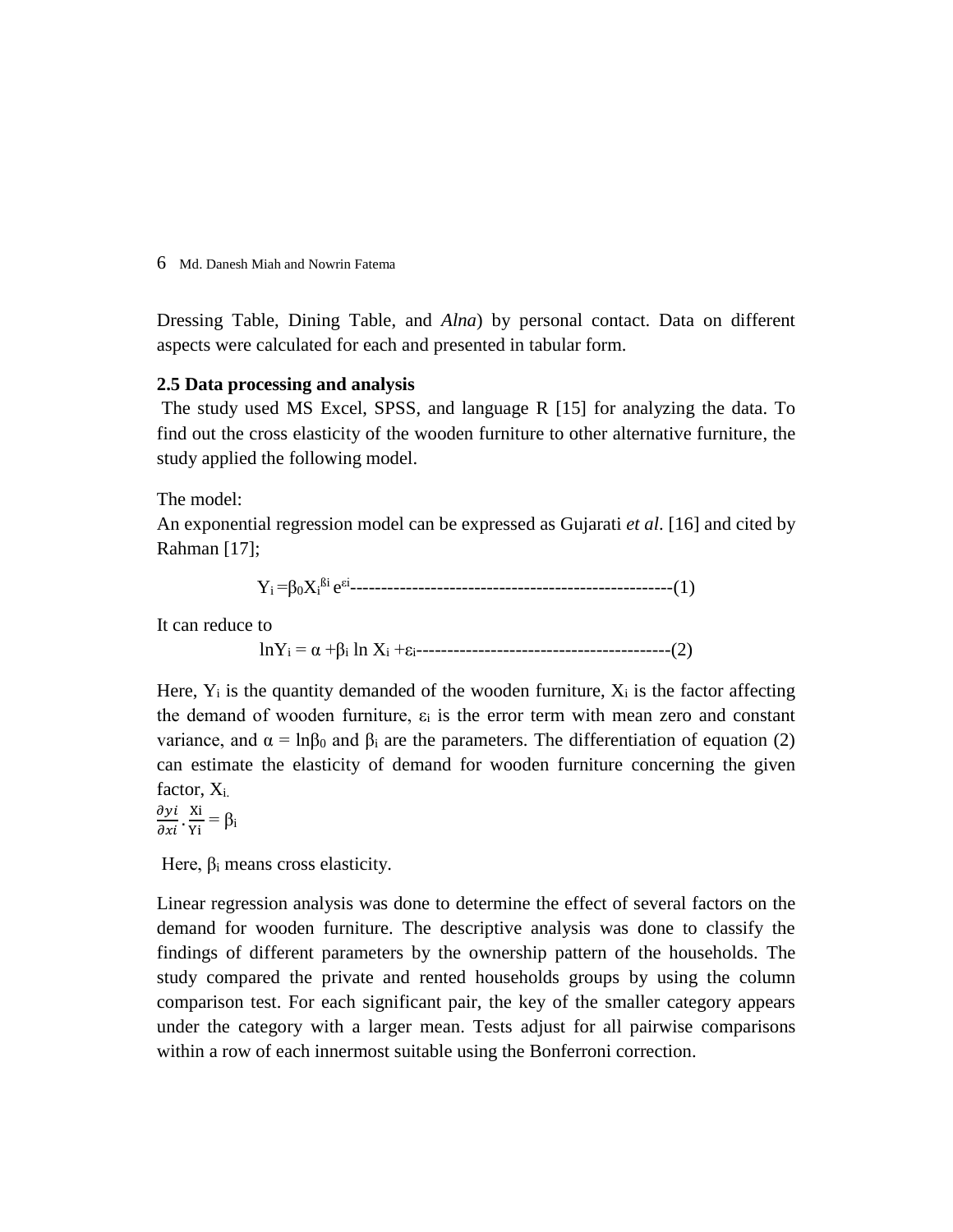

Figure 1. Wards of the Chittagong City Corporation (Source: Chittagong City Corporation).

# **3. Results and Discussion**

### **3.1 Demand for wooden furniture**

The study estimates that if a household shifts from a rented apartment to a private apartment, the probability  $(p<0.10)$  of purchasing wooden furniture increases by 0.8524 times (Table 1). It estimates that, if a household increases by one family member, the uses of wooden furniture increases by 0.4585 times (*p < 0.005*). It also estimates that, if the quantity of alternative furniture increases by 1 unit, then the quantity of the wooden furniture will be increased by 0.5088 times (*p<0.001*).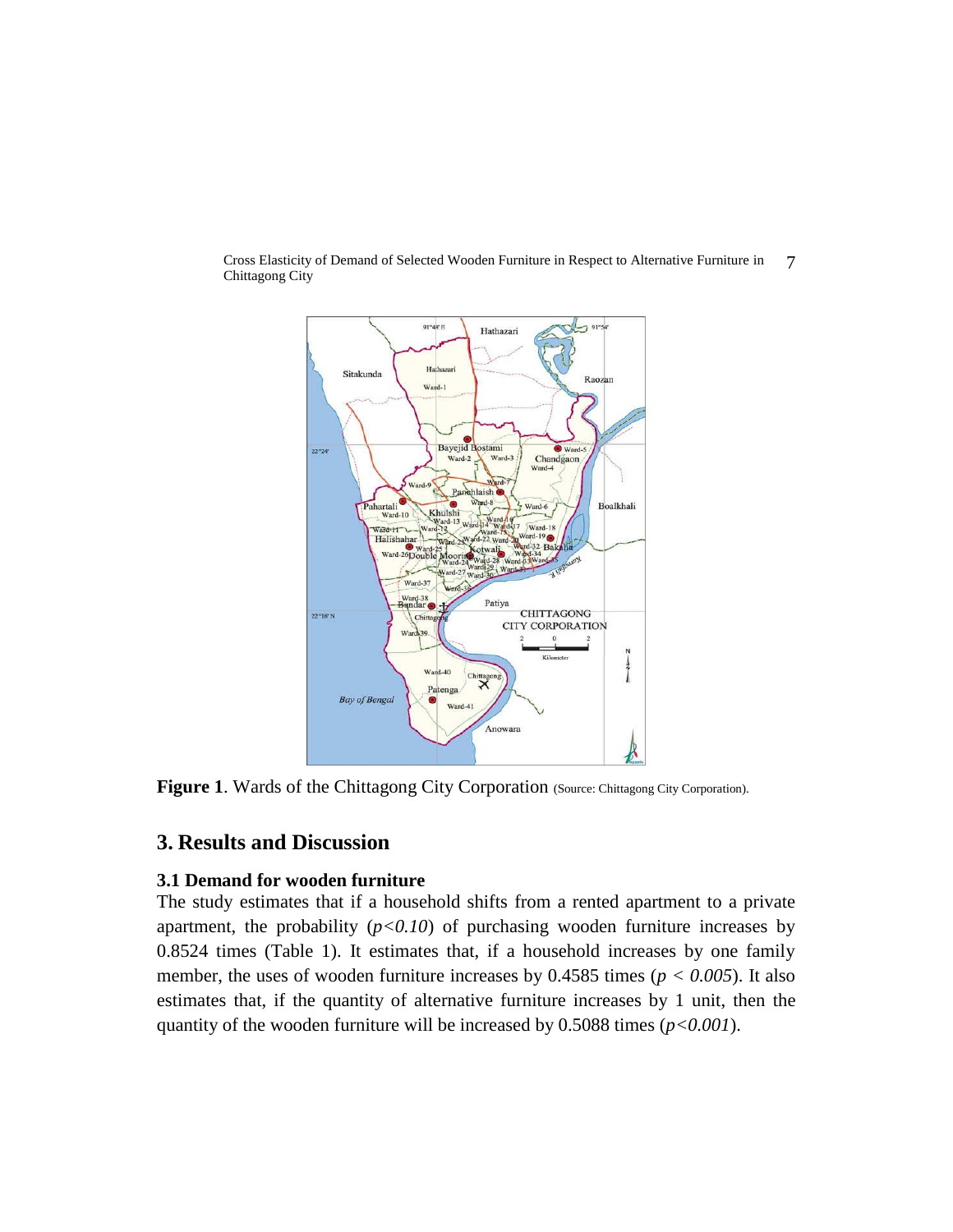| <b>Parameter</b>                    | <b>Estimates</b> | Std. error    | t value  | pr(> t )         |
|-------------------------------------|------------------|---------------|----------|------------------|
| Interception                        | $3.373e + 00$    | $1.061e + 00$ | 3.179    | $0.00186***$     |
| Household type                      | 0.8524           | 0.4726        | 1.804    | $0.07369$ NS     |
| Family size                         | 0.4585           | 0.1621        | 2.829    | $0.005544**$     |
| Income per month (Tk)               | $-0.0001250$     | 0.0000865     | $-1.445$ | $0.15089$ NS     |
| Price of wooden furniture (Tk)      | 0.00005117       | 0.000326      | 0.157    | $0.87569$ NS     |
| Price of alternative furniture (Tk) | $-0.00188$       | 0.00103       | $-1.815$ | 0.07188 NS       |
| Quantity of alternative furniture   | 0.5088           | 0.08604       | 5.913    | $0.000000295***$ |

**Table 1.** Regression parameter estimates of the wooden furniture demand model applied in Chittagong City.

Notes: *p*< 0.001 (\*\*\*), *p*< 0.01 (\*\*), *p*= 0.5 (\*); *NS*= Not significant

### **3.2 Elasticity measurement**

The study estimates that a 1% change in the family size leads the 28% change in the demand for wooden furniture in the same direction at the significance level  $p<0.01$ (Table 2). One percent change in the prices of the alternative furniture leads to a 7% change in the demand for the wooden furniture in the opposite direction at the significance level  $p<0.10$ . The study also estimates that a 1% change in the quantity demanded of the alternative furniture leads to a 30% change in the demand for the wooden furniture in the same direction at the significance level  $p<0.001$ .

The results show that cross elasticity measurement for all the factors lies below 1. Thus it shows an inelastic figure for all the factors to the quantity demanded of the wooden furniture. The elasticity measurement firmly indicates that all the alternative furniture does not lie in substitute goods to the wooden furniture [18]. The study hypothesized that alternative furniture is a substitute for wooden furniture. It, therefore, nullifies the hypothesis.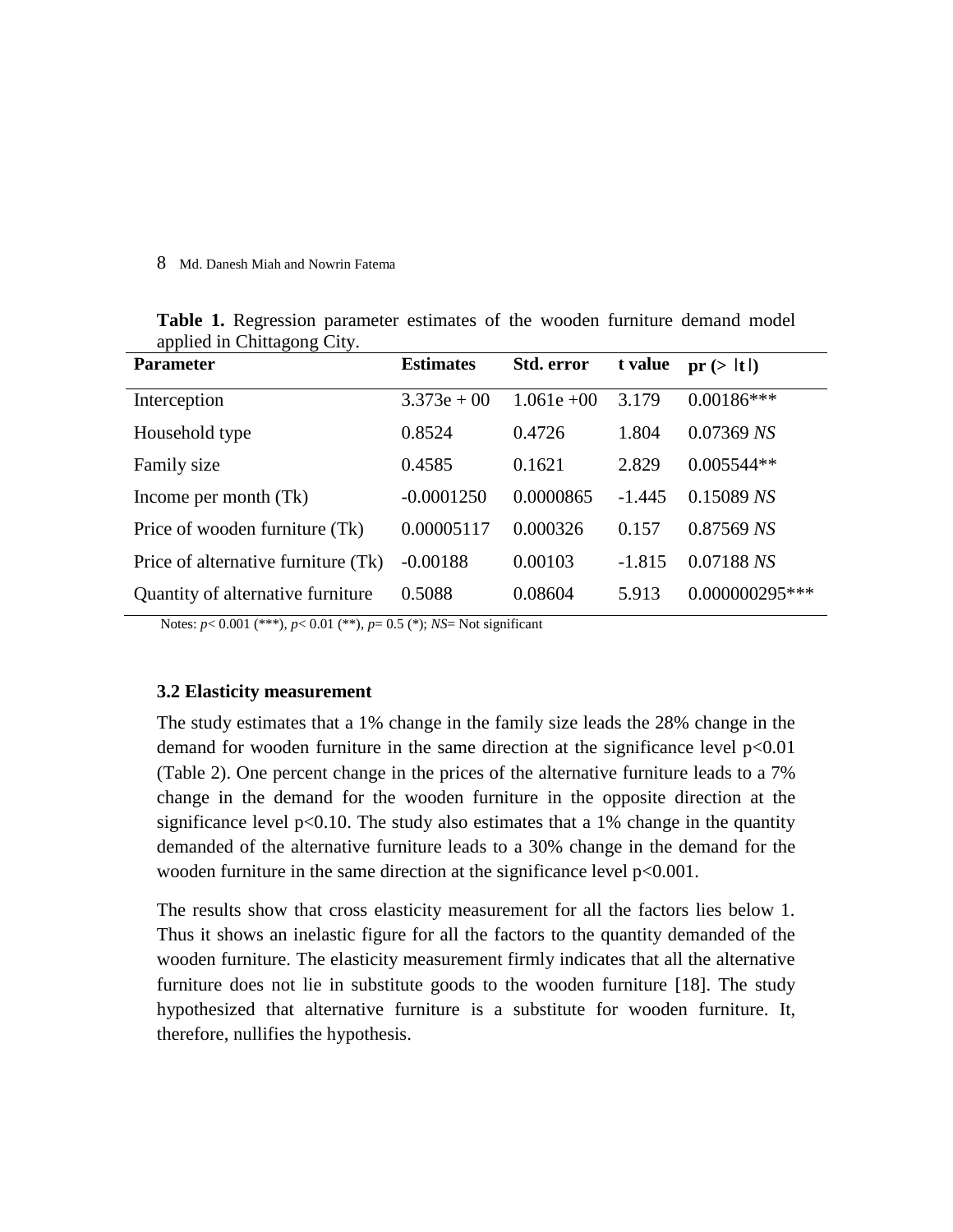| <b>Parameter</b>                   | <b>Estimates</b> | Std. error | t value  | pr(> t )        |
|------------------------------------|------------------|------------|----------|-----------------|
| Interception                       | 1.93318          | 0.67792    | 2.852    | $0.00508**$     |
| Log of family size                 | 0.28250          | 0.11306    | 2.499    | $0.01374*$      |
| Log of income                      | $-0.03889$       | 0.5065     | $-0.768$ | 0.44407 NS      |
| Log of prices of the wooden        | 0.01257          | 0.3525     | 0.357    | 0.72203 NS      |
| furniture                          |                  |            |          |                 |
| Log of prices of the alternative   | $-0.07155$       | 0.3869     | $-1.849$ | $0.6673$ NS     |
| furniture                          |                  |            |          |                 |
| Log of quantity of the alternative | 0.30012          | 0.4791     | 6.265    | 0.0000000533*** |
| furniture                          |                  |            |          |                 |

**Table 2.** Elasticity estimates of wooden furniture concerning alternative furniture and other factors in Chittagong City.

Notes: *p*< 0.001 (\*\*\*), *p*< 0.01 (\*\*), *p*= 0.5 (\*); *NS*= Not significant

### **3.2.1 Chair**

The raw materials of the Chair as the alternative products to the wooden chair were bamboo, cane, plastic, plywood, and steel (Figure 2). The own apartment and rented apartment had a difference in using the alternative chair. The bamboo-made chair was present in 70% of the owned apartment, while its presence was the lowest in the rented apartment. The uses of the cane as an alternative chair in their apartment are slightly different, which is about 7%. The difference between the uses of plastic chair in own and rented apartment is about 12%. The uses of a plywood chair and steel chair in a rented apartment is relatively higher than the owned apartment. Overall, the use of plywood and steel chairs get priority in the rented apartment while the own apartment gives priority to the bamboo-made chair among all the alternative chairs. The income of the households living in the own apartment was the highest, Tk 60525±4204 than that of the rented apartment, which was significantly different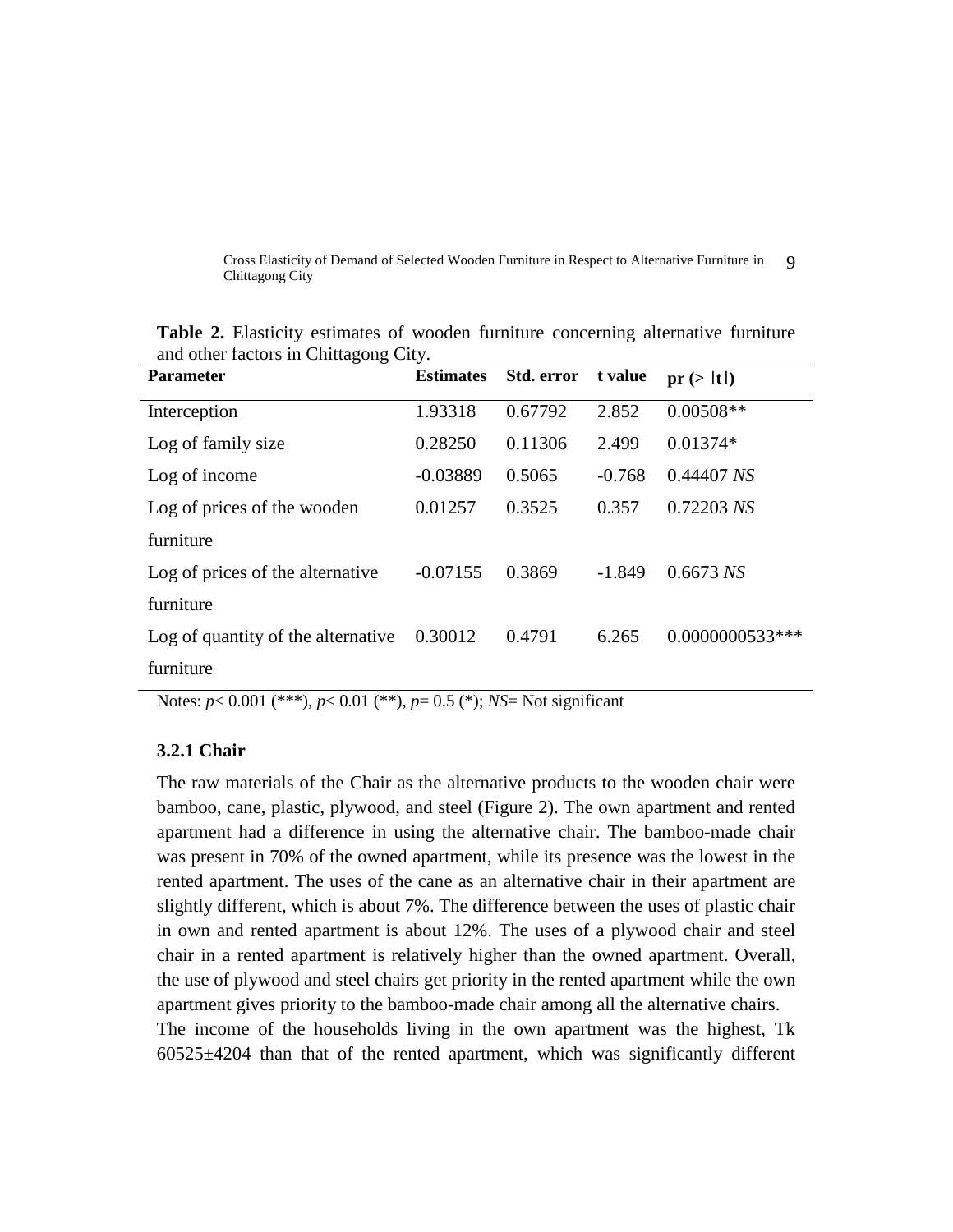(*p<0.05*) each other (Table 3). The wooden chair bought by the households also was significantly different between the own apartment and the rented apartment. The regression analysis shows that household type and family size had a significant (*p<0.05*) effect on the demand of the wooden chair.

**Table 3**. Household type and other parameters for demanding wooden chairs in Chittagong City.

| <b>Parameter</b>                      | <b>Household type</b> |                                   |                                        |
|---------------------------------------|-----------------------|-----------------------------------|----------------------------------------|
|                                       |                       |                                   | Own Apartment (A) Rented Apartment (B) |
| Family size                           | 5                     |                                   | h                                      |
| The income per month (Tk)             | B                     | $60525 \pm 4204$ 35880 $\pm$ 1786 |                                        |
| Price of the wooden chair (Tk)        | B                     | $7821 \pm 1109$                   | 4788±462                               |
| Price of the alternative product (Tk) | $2632 \pm 280$        |                                   | $2728 + 234$                           |

Note: For each significant pair, the key (A or B) of the smaller category appears under the category with a larger mean.



**Figure 2**. Comparison of uses of different alternative furniture to a wooden chair in Chittagong city<sup>3</sup>.

 $\overline{a}$ 

<sup>&</sup>lt;sup>3</sup> 'Flat' in the figure is written in the text as 'Apartment'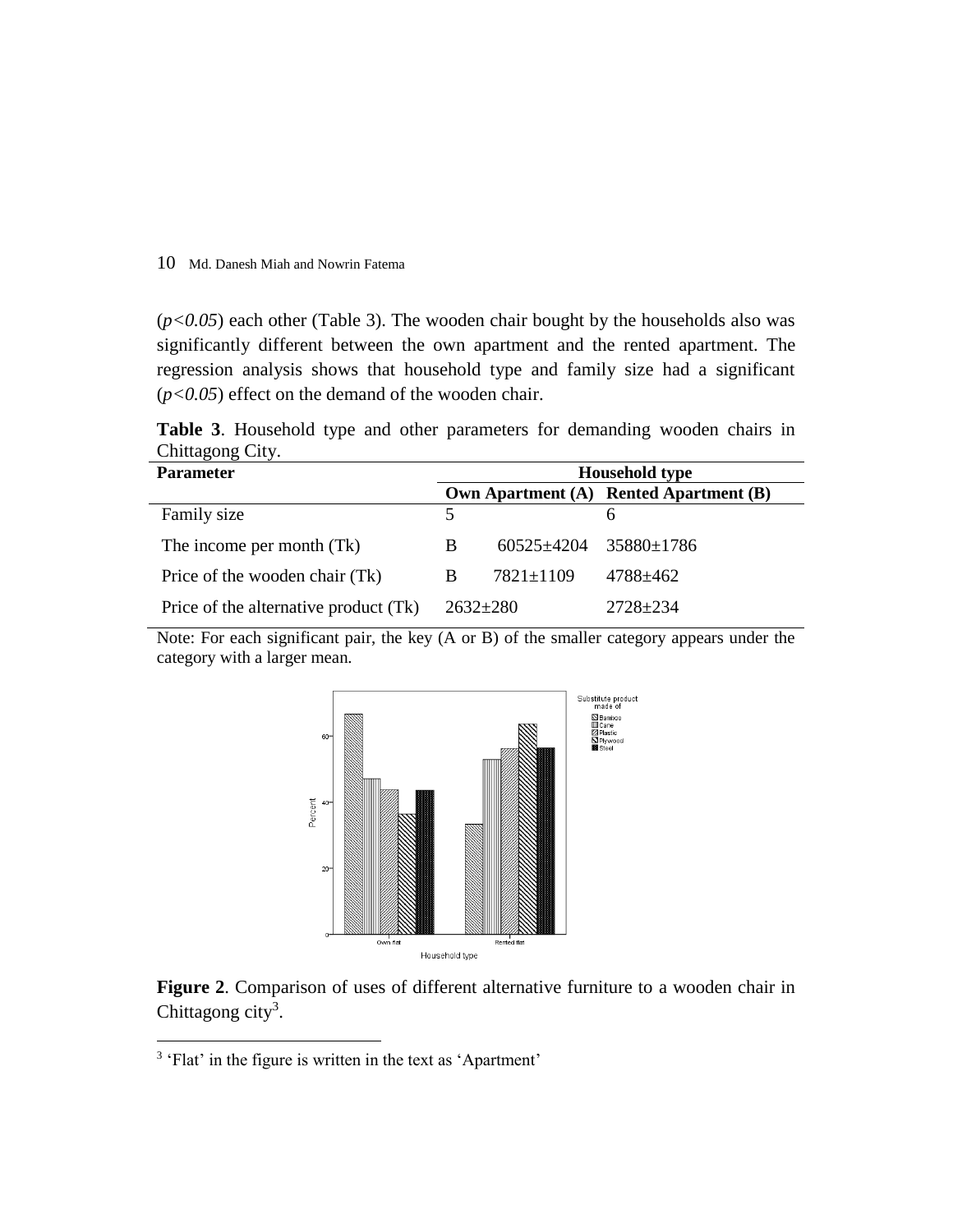#### **3.2.2 Reading Table**

The raw materials of the reading table as the alternative products to the wooden reading table were plastic, plywood, and steel (Figure 3). The own apartment and rented apartment had significant  $(p<0.05)$  differences in using the alternative reading table. The plywood-made reading table was present in 57% of the owned apartment, while its presence was the lowest (50%) in the rented apartment. The difference between the uses of steel reading table in own apartment is 23%, and the rented apartment is about 78%. The uses of the plastic reading table in the rented apartment are relatively higher than the owned apartment. Overall, plywood and steel reading tables get priority in their own apartment. In contrast, the rented apartment prioritizes the plastic reading table among all the alternatives reading tables.

The income of the households living in the own apartment was the highest, Tk  $58571\pm4912$  than that of  $38233\pm2068$  in the rented apartment, which was significantly different  $(p<0.05)$  each other (Table 4). The wooden reading table bought by the households also was significantly different between the own apartment and the rented apartment. The regression analysis shows that the Income per month (Tk) had a significant  $(p<0.001)$  effect on the demand of the wooden reading table.

| <b>Parameter</b>                           | <b>Household type</b> |                          |                             |
|--------------------------------------------|-----------------------|--------------------------|-----------------------------|
|                                            |                       | <b>Own Apartment (A)</b> | <b>Rented Apartment (B)</b> |
| Family size                                | 5.                    |                          | 6                           |
| Income per month (Tk)                      |                       | 58571±4912               | $38233 \pm 2068$            |
| Price of the wooden reading table $(Tk)$ B |                       | $4548 \pm 335$           | $3228 \pm 234$              |
| Price of the alternative product (Tk)      |                       | $5100 \pm 511$           | $4263 \pm 269$              |

**Table 4**. Household type and other parameters for demanding wooden reading tables in Chittagong city.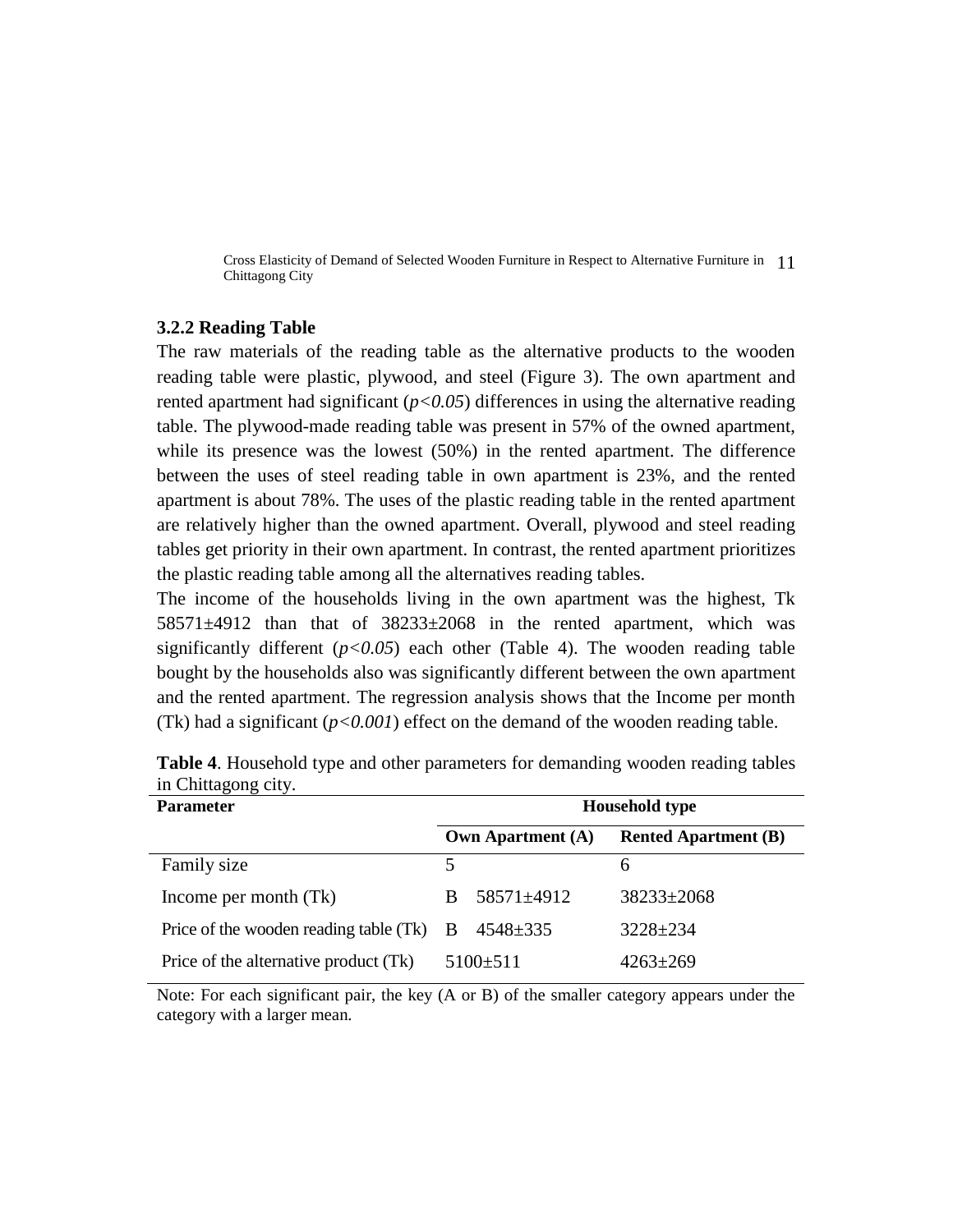

**Figure 3**. Comparison of uses of different alternative furniture to the wooden reading table in Chittagong City.

### **3.2.3 Dressing Table**

The raw materials of the dressing table as the alternative products to the wooden dressing table were Iron, plywood, and steel (Figure 4). The own apartment and rented apartment had a difference in using an alternative dressing table. The plywood-made dressing table was present in 39% of the owned apartment, while its presence was the highest (62%) in the rented apartment. The difference between the uses of the steel dressing table in the owned apartment is 35% and the rented apartment is about 68%. The uses of the iron dressing table in a rented apartment (61%) are relatively higher than an owned apartment (38%). Overall, the use of plywood and iron dressing table get priority in the own apartment. In contrast, the rented apartment gives priority to the steel dressing table among all the alternative dressing tables.

The income of the households living in the own apartment was the highest, Tk 59882±5295, than that of Tk 40200±2410 in the rented apartment, which was significantly different  $(p<0.05)$  each other (Table 5). The price of the wooden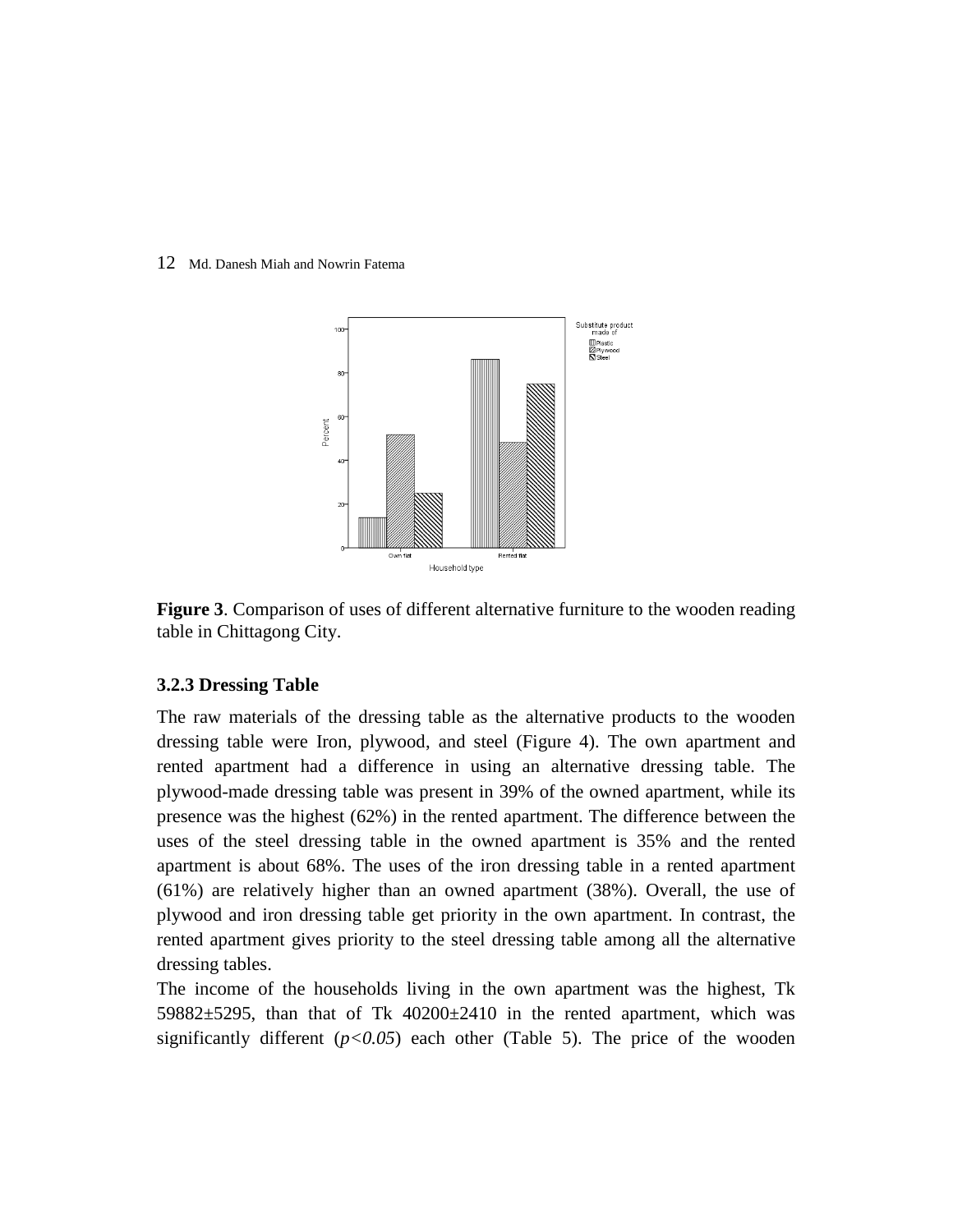product, Tk 17200 $\pm$ 1577, is higher in the own apartment than Tk 14902 $\pm$ 1133 in the rented apartment (Table 5). The price of the alternative product, Tk  $42719 \pm 4458$ , is also higher in the own apartment than the rented apartment.

**Table 5**. Household type and other parameters for demanding wooden dressing table in Chittagong City.

| <b>Parameter</b>                        | <b>Household type</b>    |                             |  |
|-----------------------------------------|--------------------------|-----------------------------|--|
|                                         | <b>Own Apartment (A)</b> | <b>Rented Apartment (B)</b> |  |
| Family size                             |                          |                             |  |
| Income per month (Tk)                   | B 59882±5295             | $40200 \pm 2410$            |  |
| Price of the wooden dressing table (Tk) | 17200±1577               | 14902±1133                  |  |
| Price of the alternative product (Tk)   | $42719 + 4458$           | 33923±4224                  |  |



**Figure 4**. Comparison of uses of different alternative furniture to the wooden dressing table in Chittagong city.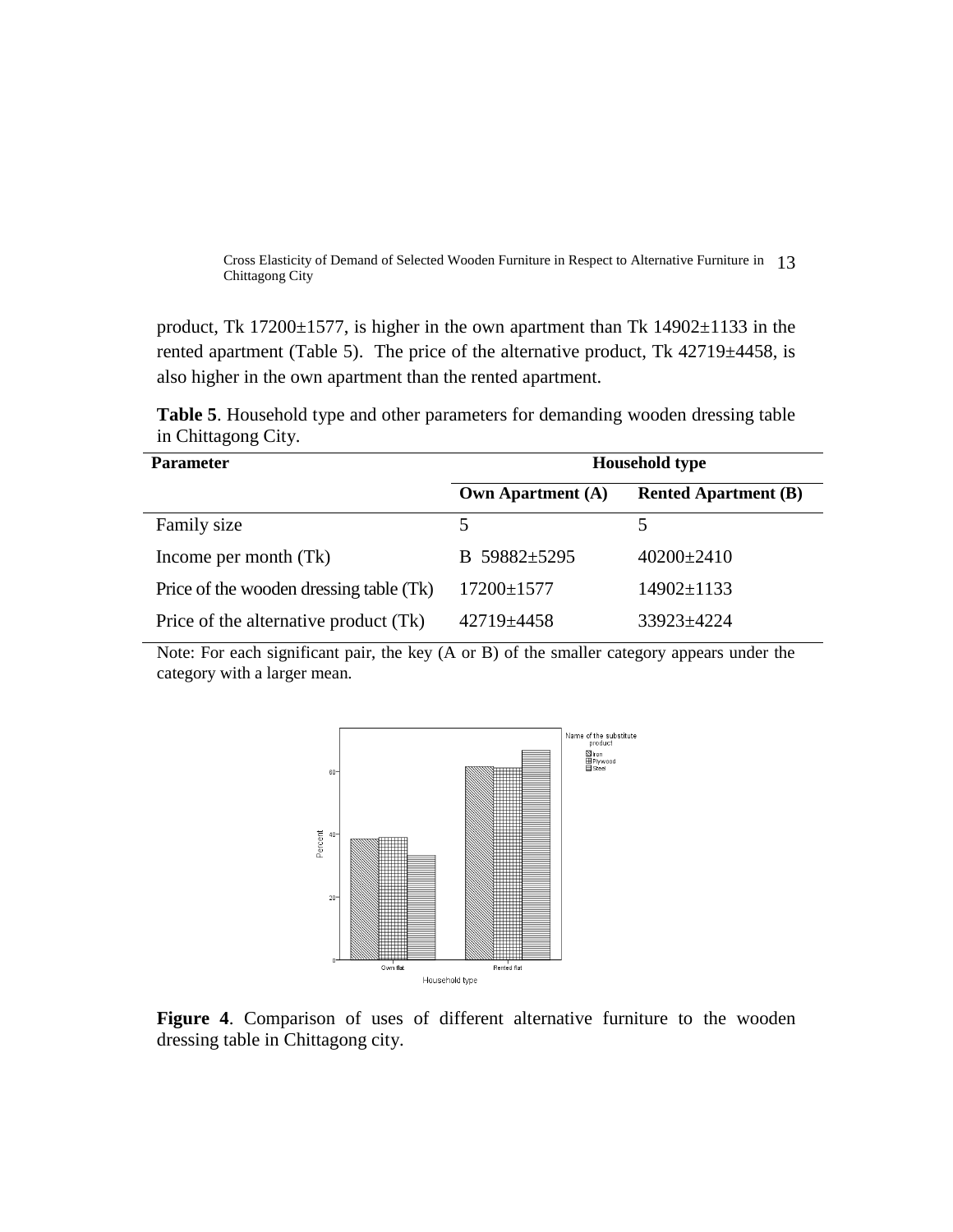### **3.2.4 Dining Table**

The raw materials of the dining table as the alternative products to the wooden dining table were plastic, plywood, and steel (Figure 5). The own apartment and rented apartment had a difference in using the alternative dining table. Plastic made dining table was present in 71% of the rented apartment while its presence was the lowest (30%) in the owned apartment. The difference between the uses of the steel dining table in the owned apartment is 75%, and the rented apartment is about 25%. The uses of the plywood dining table in the rented apartment (63%) are relatively higher than the owned apartment (38%). Overall, the use of the steel dining table gets priority in their own apartment. In contrast, the rented apartment gives priority to the plastic dining table among all the alternative dining tables.

The income of the households living in the own apartment was the highest, Tk  $60882\pm4824$ , than the income of Tk  $35843\pm1417$  in the rented apartment, which was significantly different  $(p<0.05)$  each other (Table 6). The price of the wooden product is higher Tk 43465±4389 in the own apartment than the rented apartment (Table 6).

| <b>Parameter</b>                      | <b>Household type</b>    |                             |  |  |
|---------------------------------------|--------------------------|-----------------------------|--|--|
|                                       | <b>Own Apartment (A)</b> | <b>Rented Apartment (B)</b> |  |  |
| Family size                           | 5                        | 6                           |  |  |
| Income per month (Tk)                 | B 60882±4824             | $35843 \pm 1417$            |  |  |
| Price of the wooden dining table (Tk) | 43465±4389               | $26033 \pm 1572$            |  |  |
| Price of the alternative product (Tk) | 35851±4118               | $35012 \pm 3713$            |  |  |

**Table 6**. Household type and other parameters for demanding wooden dining table in Chittagong City.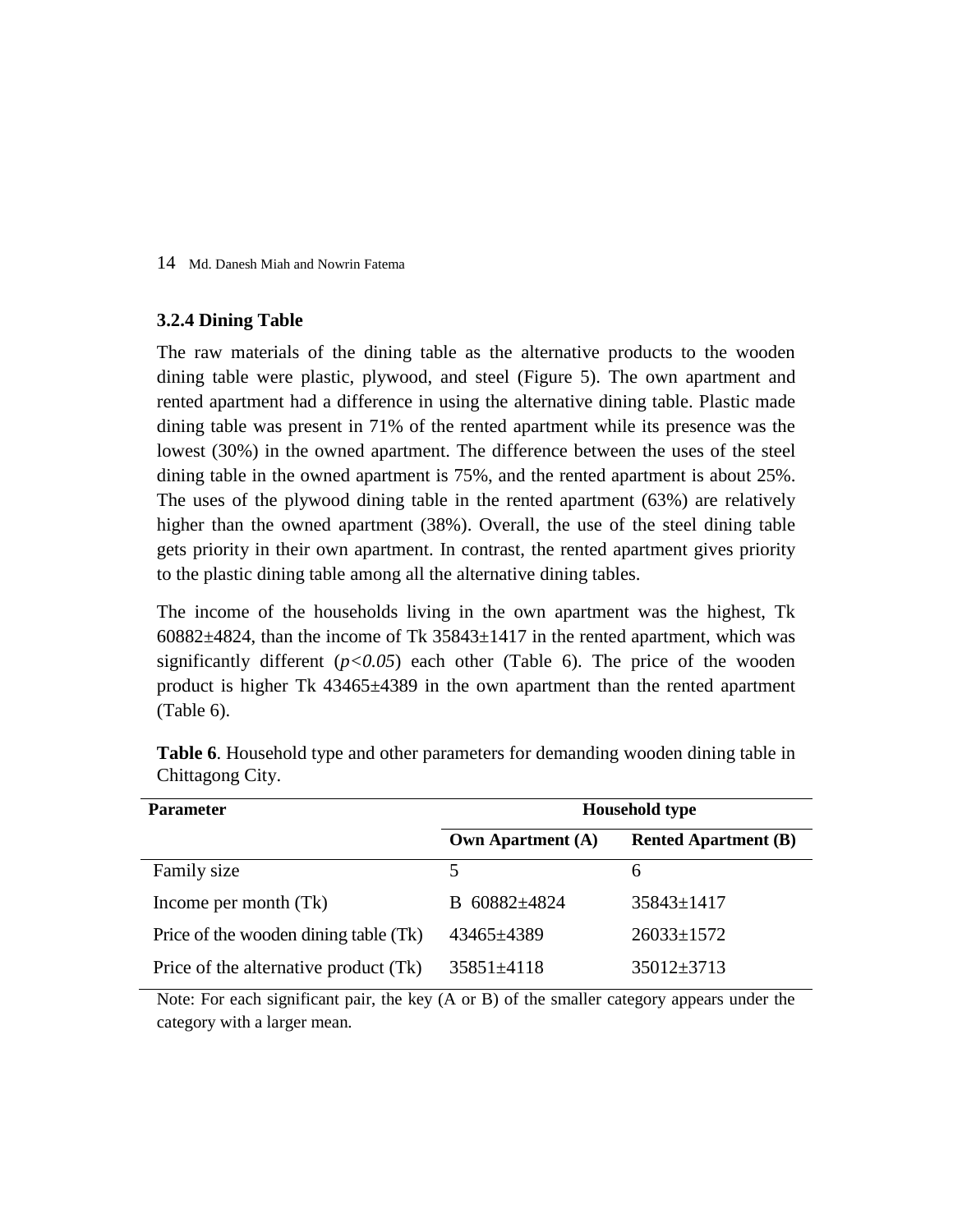

**Figure 5**. Comparison of uses of different alternative furniture to the wooden dining table in Chittagong city.

## **3.2.5** *Alna*

The raw materials of *Alna*, as the alternative product to the wooden *Alna,* was plywood and steel (Figure 6). The own apartment and the rented apartment had a difference in using alternative *Alna*. Plywood-made *Alna* was present in 70% of the rented apartment, while its presence was the lowest (35%) in the owned apartment. The difference between the uses of steel *Alna* in its apartment is 39%, and the rented apartment is about 63%.

The income of the households living in the own apartment was the highest, Tk  $60913\pm7029$ , than that of income of Tk  $32369\pm1938$  in the rented apartment, which was significantly different  $(p<0.05)$  each other (Table 7). The regression analysis shows that the income per month (Tk) had a significant (*p<0.001*) effect on the demand of the wooden *Alna*.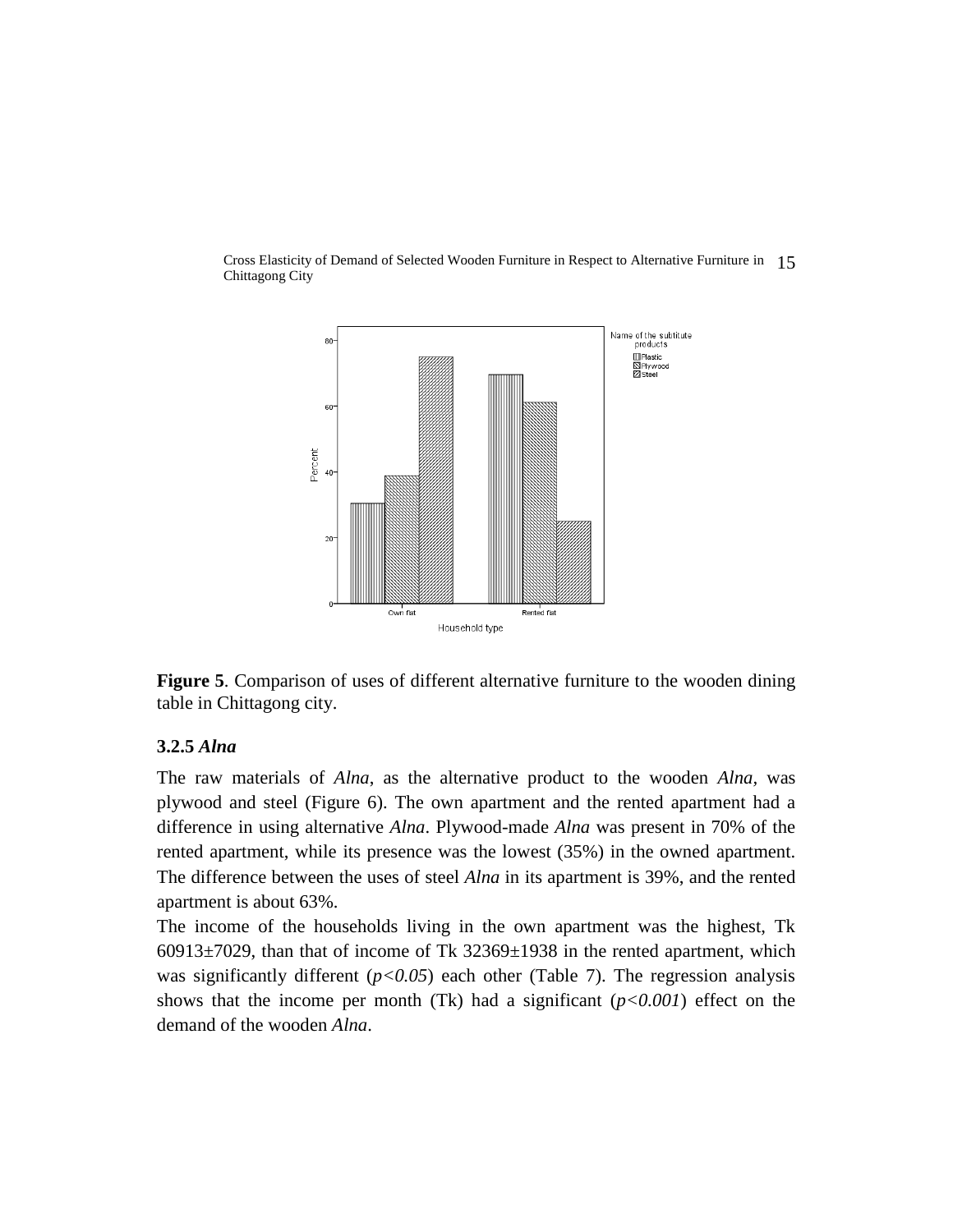**Table 7**. Household type and other parameters for demanding wooden *Alna* in Chittagong city.

| <b>Parameter</b>                      | <b>Household type</b>    |                             |  |
|---------------------------------------|--------------------------|-----------------------------|--|
|                                       | <b>Own Apartment (A)</b> | <b>Rented Apartment (B)</b> |  |
| Family size                           |                          | h                           |  |
| Income per month (Tk)                 | B $60913 \pm 7029$       | $32369 \pm 1938$            |  |
| Price of the wooden <i>Alna</i> (Tk)  | $2658 \pm 312$           | $260417 \pm 133$            |  |
| Price of the alternative product (Tk) | $4053 \pm 736$           | $3539 \pm 413$              |  |



**Figure 6**. Comparison of uses of different alternative furniture to wooden *Alna* in Chittagong city.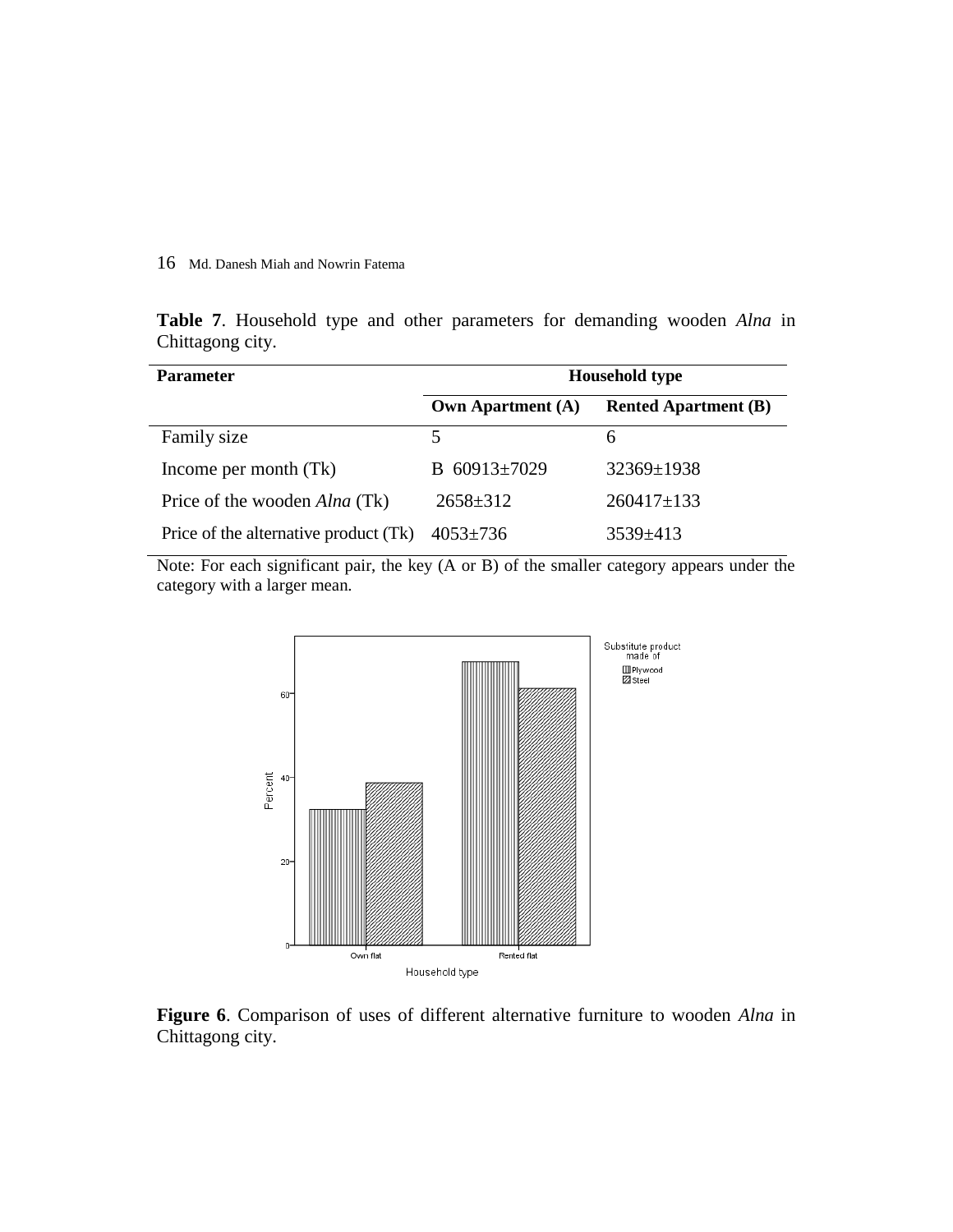The study examined any effect of alternative non-wood furniture on the selected wooden furniture. For the chair, reading table, dining table, dressing table, and *Alna*, the study did not find any non-wood furniture which could substitute the wooden furniture. Instead, some households were found to regard wooden furniture as luxury goods. When an item of wooden furniture becomes a status symbol, it turns into a luxury good [19, 20]. The study can indicate an overall inelasticity of wooden products in Chittagong city, which shows an inevitable pressure on the forests for wooden products. It also connects to the market failure and negative externalities imposed on the natural environment in the country [10]. Geist and Lambin [11] analyzed the frequency of close causes and impulsive driving forces behind deforestation, including their interactions. It shows that regional causal factor synergistic with economic factors, regional institutions, and national policies influences the deforestation as evident in the 152 subnational case studies. The increasing demand for wooden furniture is creating a shortage of sawn timber in the market, which is creating pressure on the growing stock of the trees in the forests [21]. This is one of the many proximate causes of deforestation in Bangladesh [2, 22- 24].

Ebeling and Yasué [12] suggest that certification of woods can lead to sound forest management, reducing deforestation and forest degradation in Ecuador and Bolivia. Broadly, forest certification can ensure sustainable forest management by enforcing forestry laws, providing financial incentives, and land tenure security [12]. It can provide the guidelines of commercial forestry operations [25]. It primarily emphasizes on the situation of the countries where governance capacity is deficient. The forest certification in Bangladesh can enhance the betterment of forest management in Bangladesh and can reduce the deforestation. As per the study of Ebeling and Yasué [12] on forest certification and the effectiveness of market-based conservation in the tropics, this study can link to the favorable conditions in Bangladesh, especially on the forest governance situation, to go for forest certification [26-28]. The Government of Bangladesh should impose the certification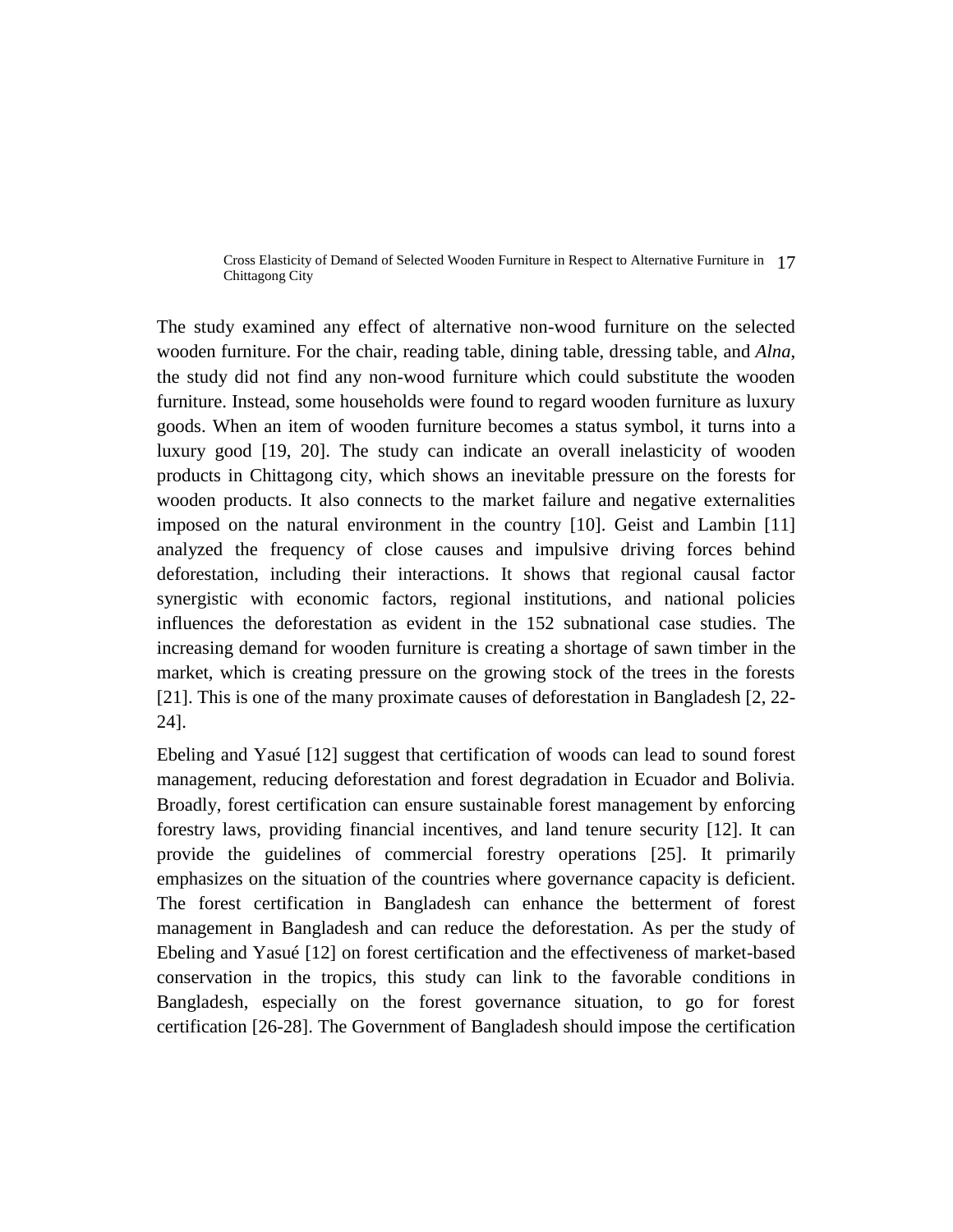rules to the wooden furniture companies. The certification rule can make the wooden furniture elastic in the market [29-31].

# **4. Conclusion**

The study identifies the wooden furniture as relatively necessary products having an elasticity measurement of less than one. Furthermore, regression analysis and elasticity measurement confirm that alternative products to wooden furniture are not substituted goods. For the chair, reading table, dining table, dressing table, and *Alna*, the study did not find any non-wood furniture which could replace the wooden furniture. Hence, the study nullifies the hypothesis that 'non-wood alternative furniture is substituted good to wooden furniture.' Again, it signifies that the increase in demand for wooden furniture is much higher than the increase in alternative products. It also indicates that wooden furniture is luxurious good in some households. The income and quantity demanded of the furniture are comparatively higher in the private apartment than that of the rented apartment. The findings of the study would be useful in furniture-industry development in Bangladesh.

## **References**

- [1] BBS: "Population distribution and Internal migration in Bangladesh", 2015. Bangladesh Bureau of Statistics Statistics and Information Division Ministry of Planning, Dhaka, Bangladesh, p. 150.
- [2] M. A. Salam, T. Noguchi and M. Koike: *GeoJournal,* 1999, **47**(4), 539-549.
- [3] M. S. Jahan, B. G. Gunter and A. Rahman: "Substituting wood with nonwood fibers in papermaking: A win-win solution for Bangladesh", 2009. Bangladesh Development Research Center (BDRC), Virginia, USA, p. 18.
- [4] A. J. Panshin and W. J. Barker: "Forest products: their source, production and utilization", 1962. p. 554.
- [5] WITS: Bangladesh wood imports by country 2015, 2019. World Integrated Trade Solution (WITS), The World Bank, [https://wits.worldbank.org,](https://wits.worldbank.org/) Washington DC, United States.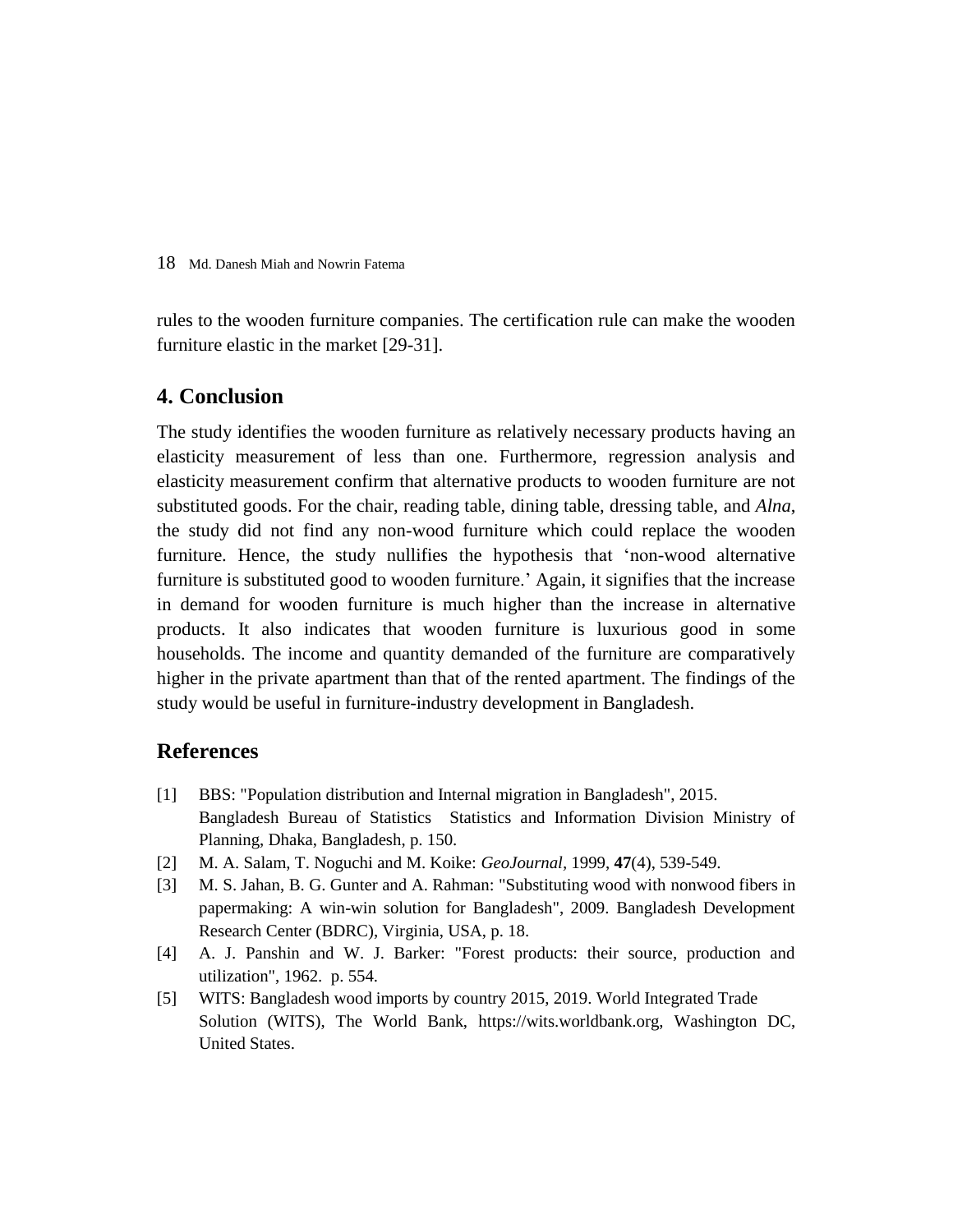- [6] T. L. Cox and M. K. Wohlgenant: *American Journal of Agricultural Economics,* 1986, **68**(4), 908-919.
- [7] W. McKillop, T. W. Stuart and P. J. Geissler: *Forest Science,* 1980, **26**(1), 134-148.
- [8] M. G. Kibria, M. H. Islam and M. A. Manan: *Forest Economics Division, Bangladesh Forest Research Institute,* 2000, **Bulletin no 4**.
- [9] W. F. Hyde and J. E. Seve: *Forest Ecology and Management,* 1993, **57**(1), 283-300.
- [10] T. Sandler: *Land Economics,* 1993, **69**(3), 225-233.
- [11] H. J. Geist and E. F. Lambin: *BioScience,* 2002, **52**(2), 143-150.
- [12] J. Ebeling and M. Yasué: *Journal of Environmental Management,* 2009, **90**(2), 1145-1153.
- [13] X. Han, Y. Wen and S. Kant: *Forest Policy and Economics,* 2009, **11**(8), 561-569.
- [14] BBS: "Population and housing census 2011", 2012. Bangladesh Bureau of Statistics Ministry of Planning Government of the People's Republic of Bangladesh, Dhaka, Bangladesh, p. 363.
- [15] R Core Team: R- A language and environment for statistical computing, 2020. R Foundation for Statistical Computing[, http://www.R-project.org,](http://www.r-project.org/) Vienna, Austria.
- [16] D. N. Gujarati, D. C. Porter and S. Gunasekar: "Basic economics", 2012. TaTa McGraw Hill Education, New Delhi, India.
- [17] M. M. Rahman: *Forest Policy and Economics,* 2012, **25**(1), 42-46.
- [18] G. C. Van Kooten and H. Folmer: "Land and forest economics", 2004. Edward Elgar Publishing, Cheltenham, UK.
- [19] M. Hellman: *Eighteenth-Century Studies,* 1999, **32**(4), 415-445.
- [20] C. Pastore: Mahogany as status symbol: race and luxury in Saint Domingue at the end of the Eighteenth Century, "Furnishing the Eighteenth Century", 2006. Routledge, pp. 47-58.
- [21] E. Trømborg, J. Buongiorno and B. Solberg: *Forest Policy and Economics,* 2000, **1**(1), 53-69.
- [22] D. L. Carr: *Population and Environment,* 2004, **25**(6), 585-612.
- [23] N. Hosonuma, M. Herold, V. De Sy*,* R. S. De Fries, M. Brockhaus, L. Verchot, A. Angelsen and E. Romijn: *Environmental Research Letters,* 2012, **7**(4), 044009.
- [24] M. A. Salam and T. Noguchi: *Journal of Forest Research,* 1998, **3**(3), 145-150.
- [25] B. Cashore, F. Gale, E. Meidinger*,* and D. Newsom: *Environment: Science and Policy for Sustainable Development,* 2006, **48**(9), 6-25.
- [26] E. B. Barbier and J. C. Burgess: *Journal of Economic Surveys,* 2001, **15**(3), 413-433.